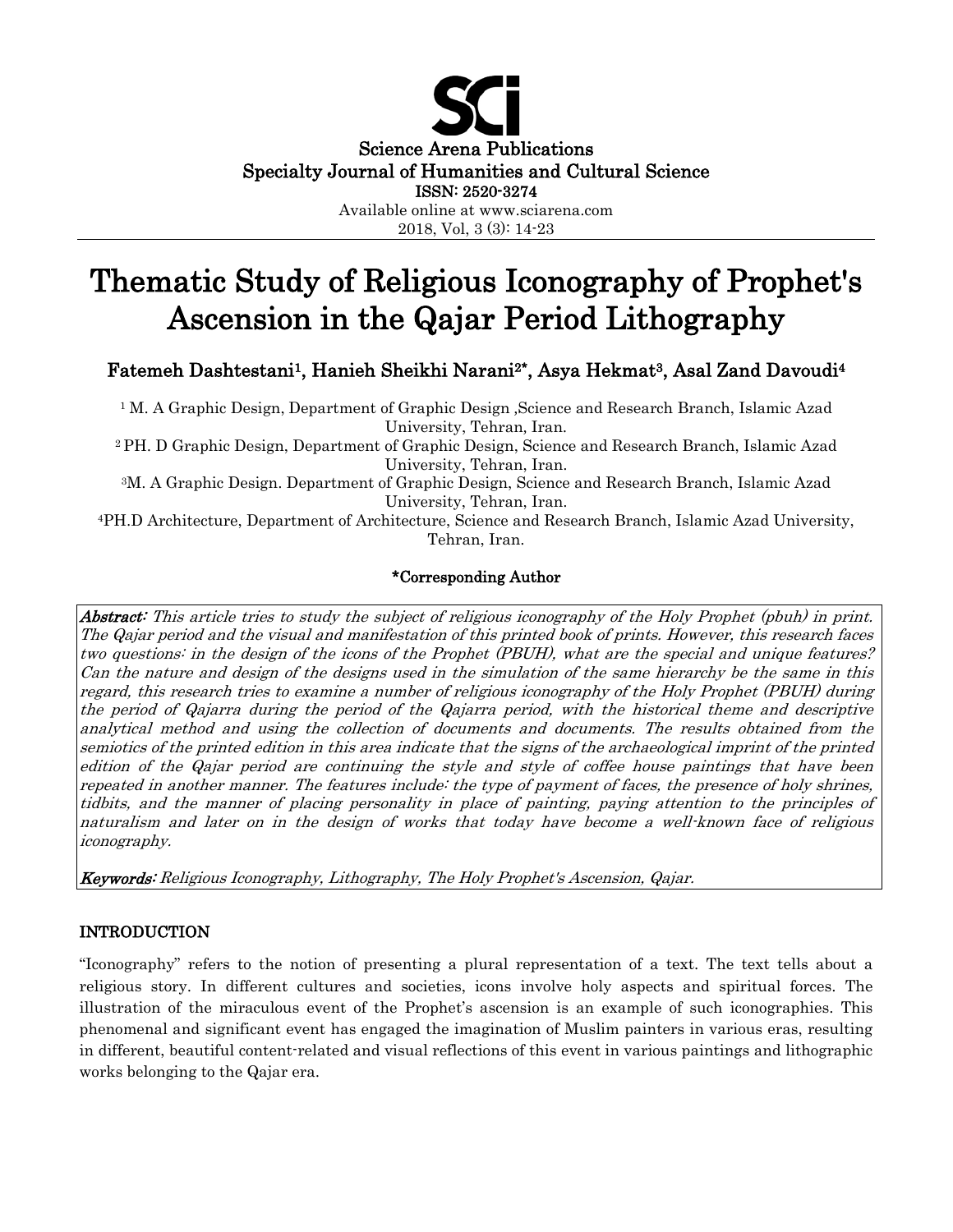In creating their valuable works, the Iranian illustrators have always drawn on the transcendental, religious, mystical, philosophical, and literary ideas and themes. The presence of various artists in this process and establishment of different centers for lithography in cities further expanded the works on multiple themes and religious iconography so that all the religious characters—whether Islamic or Shia- were depicted in pictorial works in Islamic versions from different visual perspectives. This research, in addition to the personal attributes of the Holy Prophet Muhammad, studies his exalted place in the remaining rare versions related to lithography. With the aim of reciting one of the most significant pictorial sources (Miraj-Nameh), the research describes the personal characteristics of the Holy Prophet Muhammad, investigates his dressing and the pictorial and iconographic features and various priciples of his depictions' designing as well as compositions.

#### Literature review

The subject of ascension (=Miraj) and the study of images of illustrated icons of the Prophet Mohammad has been the focus of various researches; however, there has been no study in the field of lithography. Here we refer to the studies directly related to the subject of this paper. The most prominent books in this area are: "Narrative Illustration in Persian Lithographed Books" by Ulrich Marzolph, and "the Book of Falnameh" by Masumeh Farhad in three volumes with the subject of Fal, describing the review of the image of the ascension of Falnameh. In a paper titled "The Review of Shia Themes and Icons in the Image of the Prophet's ascension in the Falnameh of Tahmasebi version", this version has been introduced, and its several images particularly the image of ascension is analyzed in terms of composition and color. However, the studies on the printed versions in the Qajar era and features of visage and icons of the Holy Prophet Muhammad especially in the images of the Prophet' ascension has not been exclusively studied so far.

### Research Methodology

The data of present research was collected using a descriptive-analytical method and the library resources with reference to the original illustrated versions of lithography, all comprising the statistical population of this paper. This research will analyze the printed versions of the iconography about Prophet Muhammad belonging to the Qajar era. It is worth mentioning that a detailed review of the icons will be conducted based on the volume of the found depictions.

The Analysis of the Holy Prophet Mohammad's Icon in the Lithographed, Illustrated Books of the Qajar Era While the printing industry, especially lithography in terms of its technical specification, was considered an emergent phenomenon for the Persians, its content had been influenced by established traditions of illustration. The evidence shows that "the exalted tradition of painting and illumination in the old versions prevalent throughout the ages, were considered as a rich backup for lithographed books" (ibid., 2012: 165). On the other hand, "the theme of the Prophet's ascension among such works which is consistent with the paintings of the Qajar era, engendered the evolution of the early Persian painting styles" (Shin Dashtgol, 2010: 219). The status of this new technology where the artistic works such as printing of images on ascension were also created out of it, "was somewhere between the exquisite miniatures and some other folklore arts" (Marzolph, 2012: 165). Therefore, another manifestation of books made iconography more in line with the religious literature. "Homiletics" (=Rozeh Khani) as an important and prominent genre took formation in this era. This naming refers to the book "Rozah-al-Shahadat" compiled by Hossein ben Vaez Kashef, which was used in the public ceremonies specially Tazieh. "With the introduction of printing technology to Iran, many popular printings like the teahouse curtains in single color were made available for the public. These printings largely contained the religious themes such as the Imam's and Prophet's icon and various scenes of Karbala accompanying with prayers and Ziaratnameh" (Fadvi, 2007: 14).

This shows that the people with more interest in religion wanted more printed works with religious themes. In fact, the popular books were illustrated with popular intentions in which the thought of people was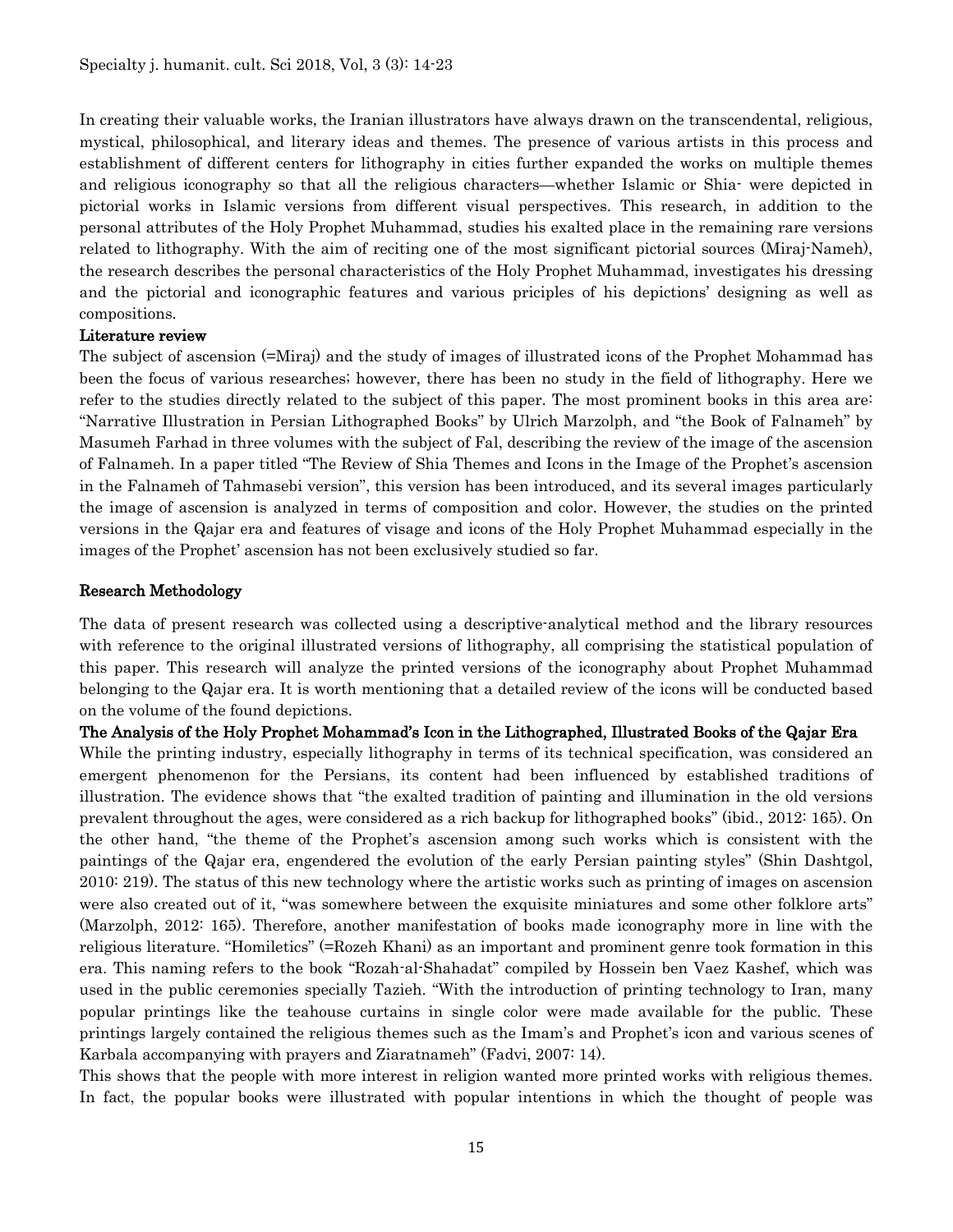expressed. Among the salient examples related to the iconographies of the Prophet Muhammad are the lithographed books especially the religious ones which had become worn out due to repeated use including the illustrated books of Asaro al-Baghiye, Asrar al-Shahadat, Zobdeh al-Masaeb, Nokhbe al-Navaeb, Koliat-e-Judi, Faregh Gilani, Gnjineh, Asrar, Habib al-Osaf, etc. The most salient example is Tufan al-Abka which was frequently refered and used by homilists (=Roze Khan). Therefore, to review the features of Lithographed images of Miraj, primarily the lithography features need to be studied, as the lithographic prints of Miraj which are largely arising from the general modes and restrictions related to the general techniques of this printing, eventually lead to creation of pictures which take advantage of nearly similar esthetics (in a conventional style), with copy and multiplication having priority in it; a characteristic that further makes clear the distinction between the works in this area with those of iconography. Iconographers of Qajar era in addressing the principles of designing, composition, color, line, and depth view have acted in such way as if they had forgotten all the established and integrated principles of the past eras especially the Timurid and Safavi eras while not learning the new imported principles; thus, there seems a kind of simplistic view and ignorant perception of the predecessors in most of the printed works in this era (Fadvi, 2015: 132).

Disregard for the motion force and composition and design of doll-shaped figures is another feature of these works. Unsophisticated printing and no use of color resulted in mostly single-colored works in black ink on colored papers, this being a reasion for some to color the images after the end of the printing process. It seems that due to the absence of the color element in manuscripts belonging to these eras, the element of context finds more salience in the image and the hatches get more value. Emotional expression of the main characters of story, change of line rhythm in various point of the work to create different feelings in the viewer, using dark and light colors, thickness and thinness of line, distance and proximity of visual elements and different scenes are among the roles played by the line in the printed works in the Qajar era (Fadvi, 2015: 134-135) (Figure 3).

As mentioned earlier, there are signs of the ascension tale in the Quran in Sura Asra and Najm. Yet, there is no mention of the word "ascension" in the Quran. Instead, the word Asra has been used. Since the Quran verses are ambiguous and mysterious, the tale of ascension has been developed outside the Quran and appeared in marginal religious works which has undergone many changes.

In many of versions of miniature and lithographic prints belonging to the Qajar era, the Prophet is shown while riding on a Buraq usually with his face covered while surrounded by angels. (while covering the face with Burka didn't exist in the previous era s, it was used in Qajar era as an emphasis on spirituality and holiness of the Prophet, under the influence of religious atmosphere of that era with dominantly Shia tendencies). In most pictorial examples, the angels have raised their hands for prayer and the Prophet Muhammad is shown with his hands joined together on the chest. In fact, these are showing the tradition of worship and its forms. According to the narratives, the Prophet is riding on a "Buraq". The Buraq is half human with an angel-like feather and a tail of a peacock and appears as moving with the angels surrounding him all the time to show him direction. In hadith in the description of "Buraq", it is said that it Buraq is smaller in size than a donkey, has two wings, and travels with each step a distance as far as could be seen. According to Ibne Hosham, Buraq was the very steed that the prophets before Muhammad were riding on it. In a hadith, the Prophet Muhammad said: it had a human face and its mane was like that of the horse, and its legs were like that of cow and camel. Some contemporary authors in interpreting have suggested that the word "Buraq" derives from electricity: the speed of the steed is similar to that of electricity and light. Therefore, the illustrator has tried to describe the religious beliefs and events in the unseen world by depicting these images and signs remained from narratives.

In most printed versions, the presence of only an angel (Gabriel) and/or two and seven angels is evident in either circular form or hanging on the frame in the sky or around the Prophet, each engaged in a task. In most cases, there are two angels on top of the image of the Prophet Muhammad glowing on him. Each angel has been beautifully illustrated while dressed in elaborate cloths with wings. They have been depicted in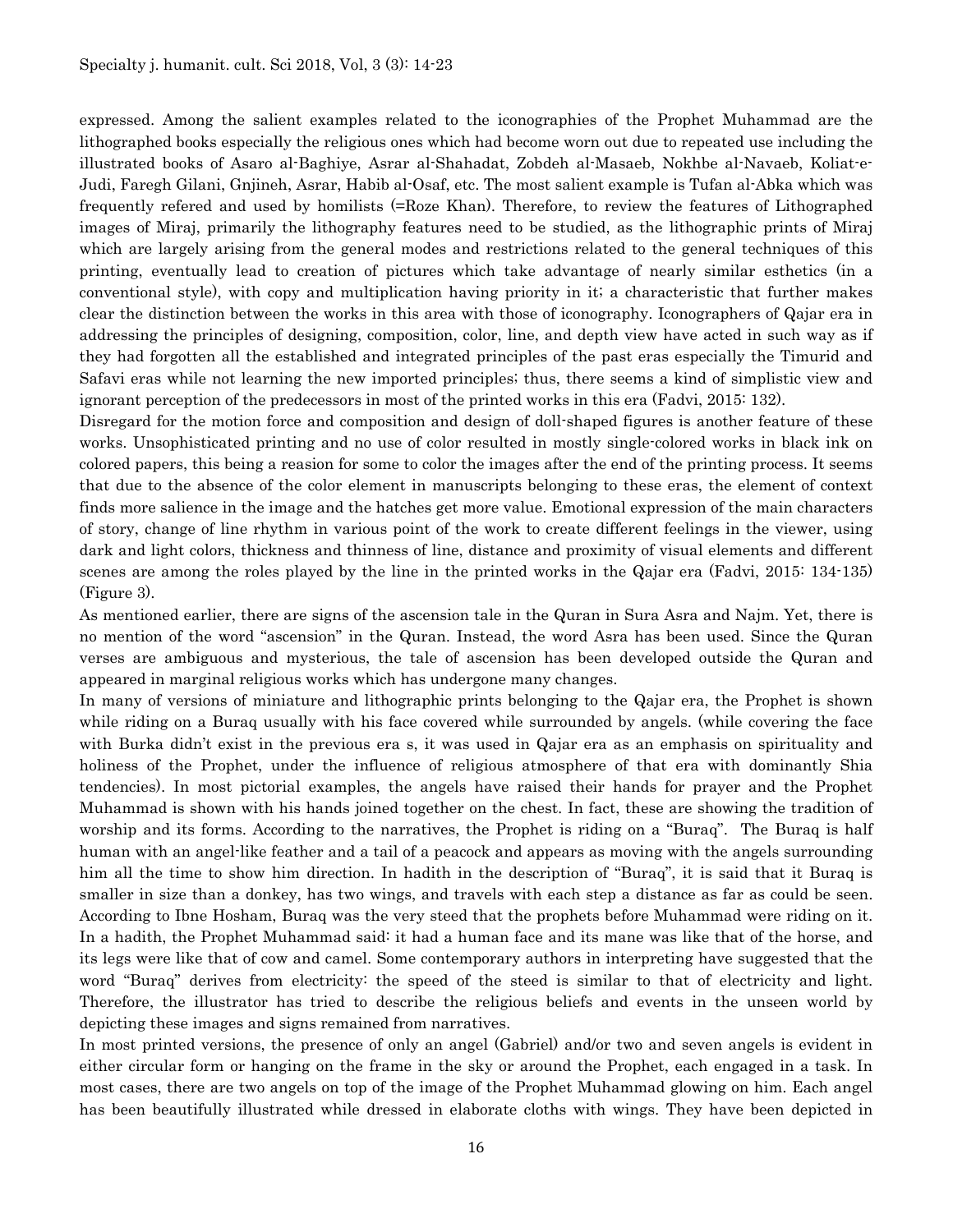heavenly faces yet within the form of earthly young women and girls. The Prophet is at the center and has a rank-based perspective. He is seen with simple clothes and his face illuminated in light while the details of the face are hidden. This glow may be interpreted as his wisdom and exalted place. On the other hand, the decorative traceries and use of arabesque decorations are intended either for use on clothes or filling the space. Anyway, the compaction of figures does not prevent the visibility and emphasis on the main symbolic element of the work.

In general, it can be said that in lithographic pictures especially those related to ascension, limited elements have been used to create space for images. Therefore, the faces have been depicted in three directions; they are conventional and ideal, less expressing the inner state of the characters. It can be said that the Prophet's visage nearly in all lithographic images of the Prophet Muhammad's ascension is covered in a veil, with a halo as a ring of light in various forms surrounding his head. The forms of this halo can be generally divided into five categories, which are placed around his visage in all the printed versions (see Tables 1 and 2, the column of icons' characteristic).

Among other examples of symbolic sings used as a convention in Merajnamehs in consecutive eras is lion design. This symbol has been effective in most of the printed versions available from the Qajar era and puts further emphasis on it. It seems that repetitive use of lion pictures in Merajnames in the Safavid and Qajar era means adding a Shia concept. Lion is the symbol of Imam Ali meaning the lion of God. According to the Shia stories about ascension, it is said that a lion comes across the Prophet in ascension and prevents him from stepping forward. The Prophet gives his signet ring to the lion and it lets him enter. In his return from ascension, the Prophet sees the signet ring in Ali's finger. However, it seems that the various stories of Merajnameh pursue some political forms in different eras, as by the establishment of the Shia sect in the Safavid era, these Shia elements find widespread manifestation. The important and significant element is the presence of a lion in the left side of the printed version with the Prophet referring by hand to offer the ring. In the space of this version, the lion is standing in a relatively stationary position at the left side of the printed version with a blanket space around it, which also is emphasizing it. In order to express the core element of Shia, i.e., the succession of Imam Ali, the designer artist turns to this method. Lion is the most important element of this image and has a direct link to the Shia thinking; because in the Shia culture, the lion is the symbol of Imam Ali. As narrated by Anas-ben-Malek, the Prophet Muhamad called Imam Ali "the lion of God". Also, the Imam Ali's grandfather's name on the mother's side was Asad (=lion). Therefore, his mother, Fatemeh, called him "Asad" to remind the father's name and also refer to his strong body and large skeleton similar to that of a lion. As the most salient attribute of Imam Ali was his brevity and due to his heroic actions in the battles with or without the presence of the Prophet, the nickname "the lion of God" is abundant throughout the literature of all Islamic languages especially in Arabic, Persian, Ordo and Turkish poetry and prose".

It seems that the painter has involved Imam Ali in ascension tale to highlight his rightfulness as the succession of the Prophet, and since the Prophet has passed the seven heavens, the artist using the earthly symbol of Imam Ali (lion), has employed this meaning to express himself. Another reason for the symbolic use of lion in ascension relates to the succession of Imam Ali. In a part of the image in the printed version of Merajnameh in the Qajar era, the Prophet Muhammad is seen on top of the image and the lion—Imam Ali—is standing in the lower position of the Prophet, indicating the superior status of the Prophet. On the other hand, this shows the succession path, as the presence of Imam Ali has been narrated by the Prophet. In this narrative, "at the night of ascension, the Prophet reports about the presence of Imam Ali who was praying God in the heavens where God introduced him to the chosen Prophet as successor and leader of exonerated people". (Muhammad Eshtehardi, 2003: 199) (see Fig. 3)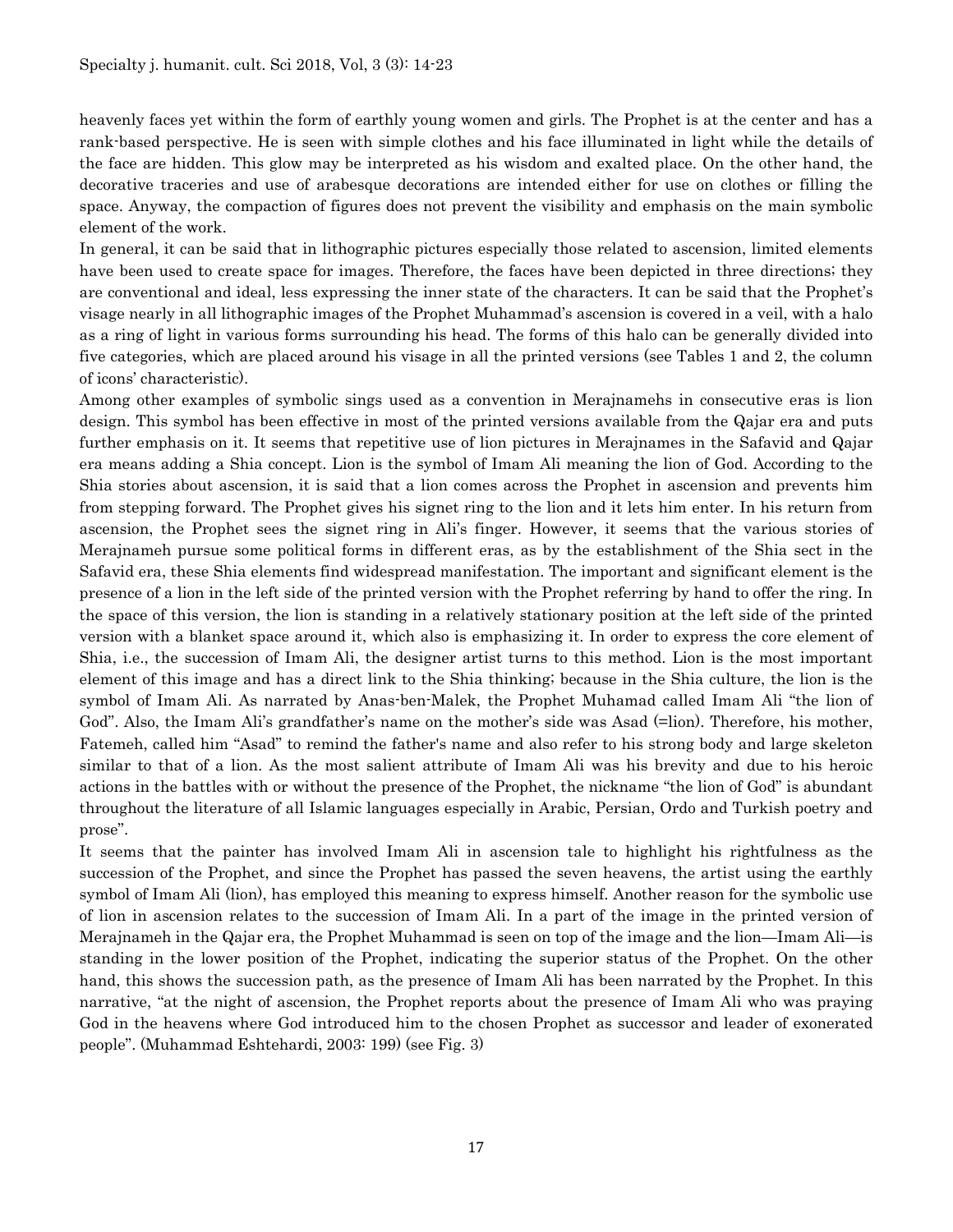

Figure 1. Lithography, the Prophet on the Buraq and the lion (Asad), Imam Ali,

Heydari Attacks, the Prophet Muhammad seated on the Buraq, date: 1269 AH, source: (www.ganjineh.kateban.com)



Figure 2. Lithography, the Prophet Muhammad seated on the Buraq and Gabriel in front of him, Mirajnameh of Shojaee Mashhadi, illustrator: Amal Ali Khan, date: 1268 AH, the place of maintenance: Ayatollah Golpayegani Library, Gom Source: [\(www.ganjineh.kateban.com\)](http://www.ganjineh.kateban.com/)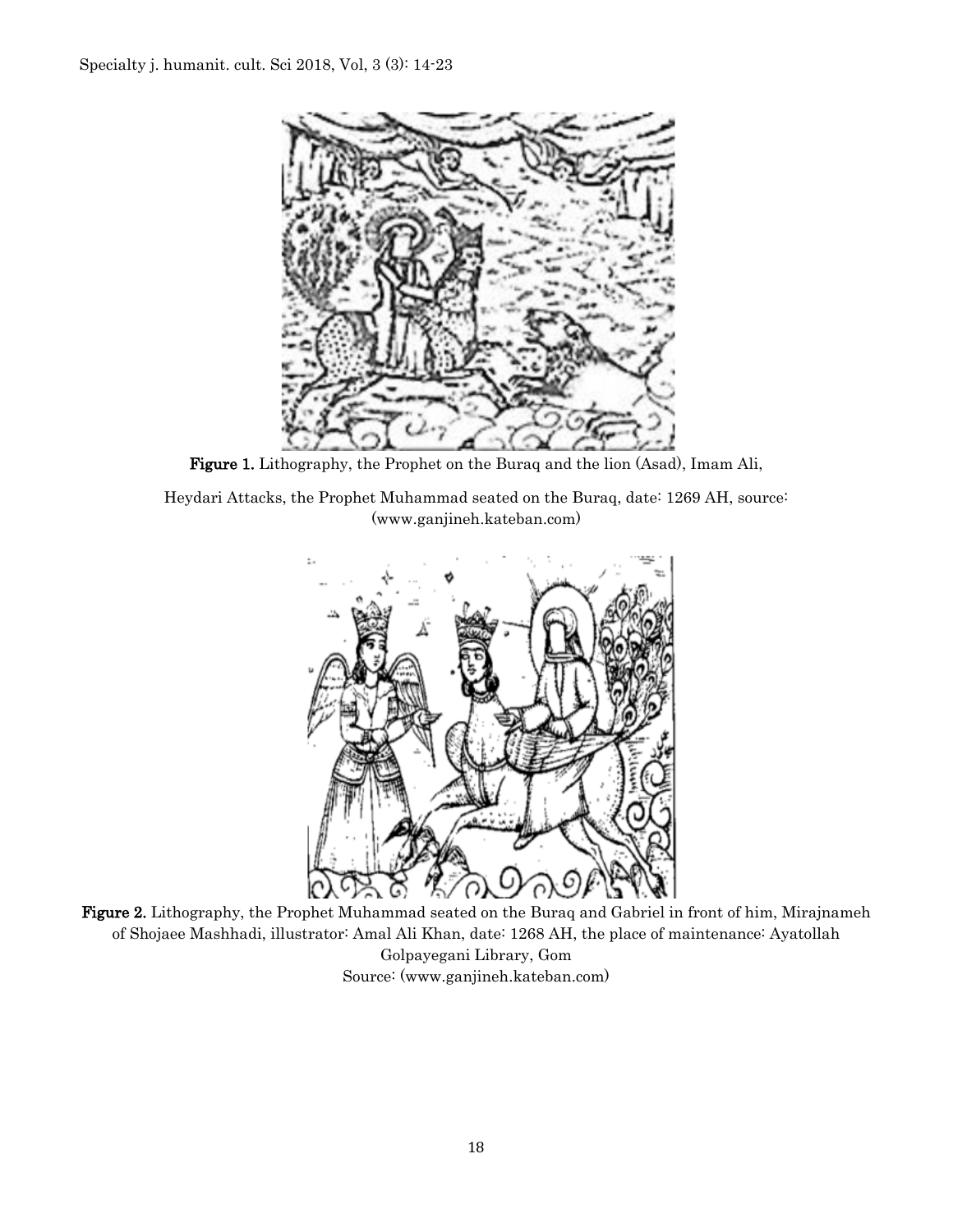

Figure 3. Lithography, the Prophet's ascension, Johari, Muhammad Bagher, the Book of Bahr al-tavil of Mirajname, illustrator: Mirza Hasan, Date: 1273 AH, source: [\(www.ganjineh.kateban.com\)](http://www.ganjineh.kateban.com/)



Figure 4. Lithography, the Prophet's ascension, seated on Buraq, date: 13 AH, Illustrator: unknown, source: (Fadvi, 2015: 182)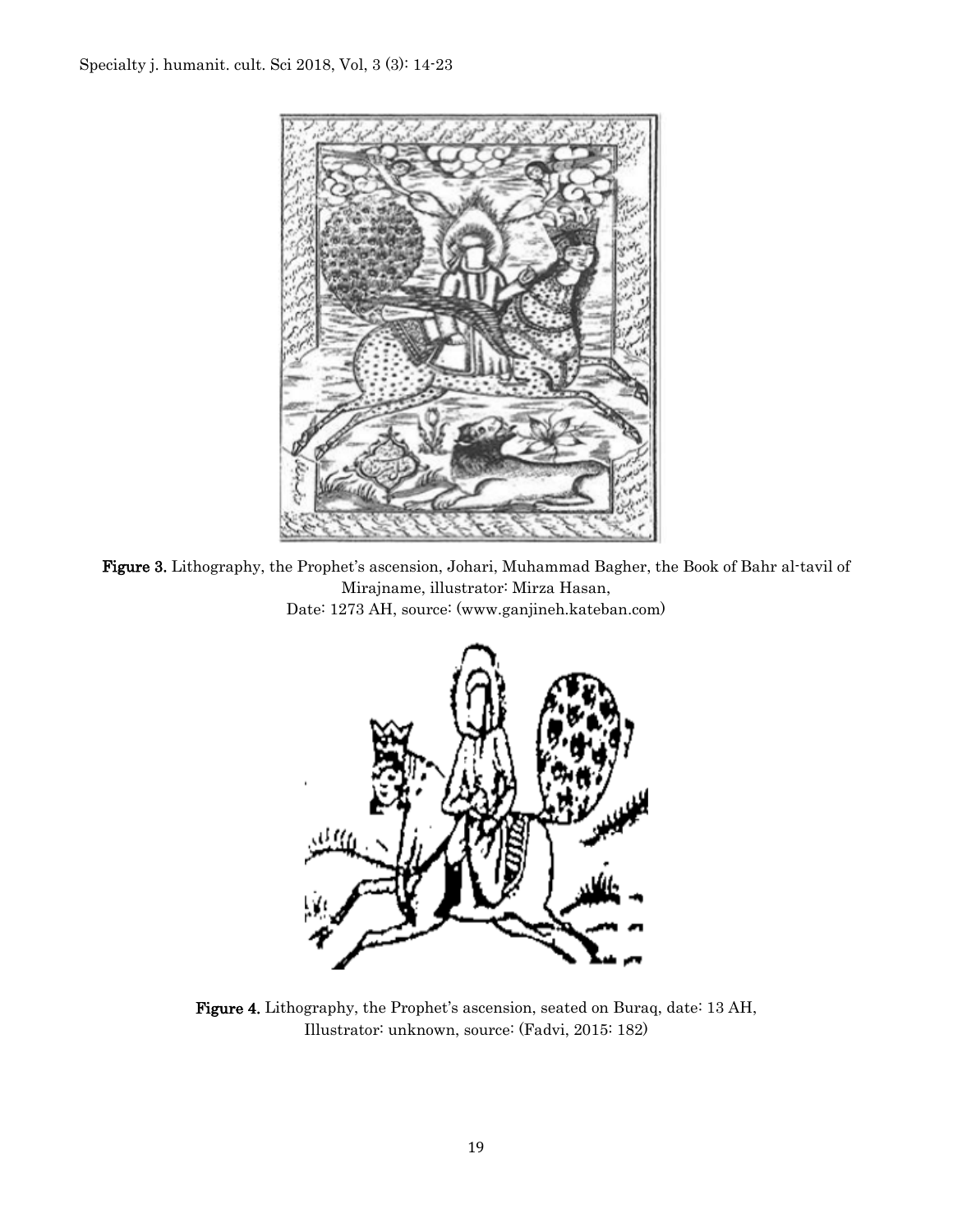

Figure 5. lithography, a picture of Buraq, illustrator: unknown, date: 714 AH, source: (Fadvi, 2015: 182).

| Table 1: A review of the features of the Prophet Muhamad's iconography in lithography, source: (authors). |
|-----------------------------------------------------------------------------------------------------------|
|-----------------------------------------------------------------------------------------------------------|

| Features of icons           | images                        | <b>Features of</b><br>images                                                                                                                    | Buraq and angel                                                                                                                                                                                                                                                                         | version                                                                |
|-----------------------------|-------------------------------|-------------------------------------------------------------------------------------------------------------------------------------------------|-----------------------------------------------------------------------------------------------------------------------------------------------------------------------------------------------------------------------------------------------------------------------------------------|------------------------------------------------------------------------|
| Radial and heliacal<br>halo | Source: (Marzolph,<br>2015:11 | Angle of view:<br>face to face.<br>flat.<br>Light<br>disseminated in<br>the image.                                                              | Buraq, according to<br>narratives, Buraq<br>belongs to beasts in<br>paradise and moves fast,<br>has a long body, bigger<br>than a mule, its mane is<br>hairy, a white body, with<br>two wings near its<br>thighs, each spreading<br>up to its sys sight. In<br>other narratives, it has | Mirajnameh of the<br>Prophet Muhammad,<br>seated on Buraq,<br>1268 AH. |
| Circular radial halo        | Source:<br>(Marzolph, 2010)   | perspective.<br>No atmospheric<br>perspective.<br>No shadowy<br>image.<br>Composition is<br>balanced.<br>All visages are<br>three-faced.<br>The | No rank-based been described as having<br>a human-like face,<br>having the ability to<br>understand what he<br>heard like a human<br>being.<br>Some attribute its<br>whiteness to its<br>extremely high speed or<br>brightness. Also in some<br>other Muslim beliefs,                   | Mirajnameh<br>The Prophet<br>Muhammad seated<br>on Buraq, 1264 AH      |
| Steroidal halo              | Source(Marzolph, 2010)        | diffused.                                                                                                                                       | composition is Buraq is a steed with the<br>head of a woman or an<br>angel with peacock tail.<br>Borag in most Islamic<br>miniatures and images<br>has been used in relation<br>to ascension (Aghdashlu,<br>2003: 226-231)                                                              | Mirajnameh<br>The Prophet<br>Muhammad seated<br>on Buraq, 1291 AH      |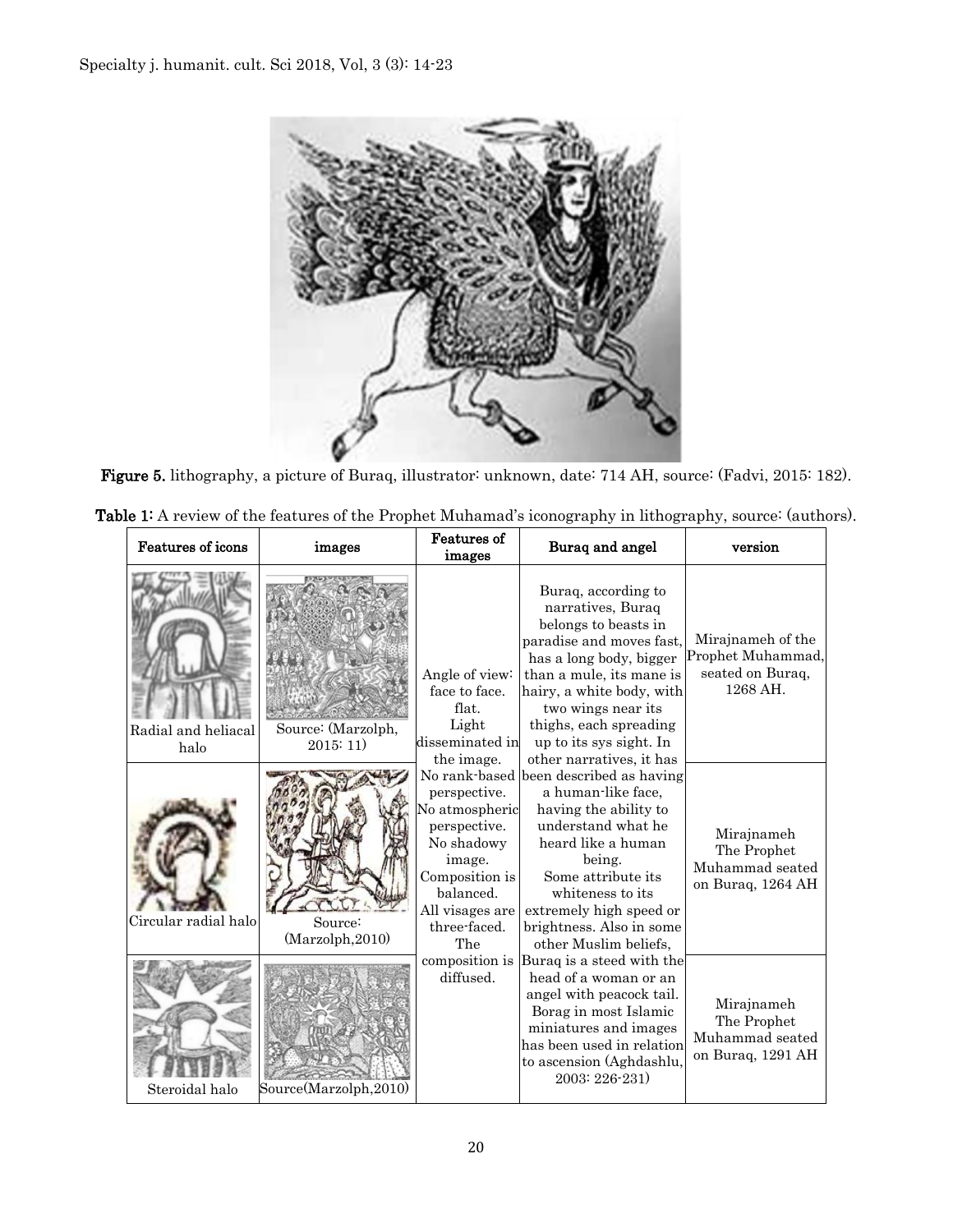

Table 2: A review of the features of the Prophet Muhamad's iconography in lithography, source: (authors)

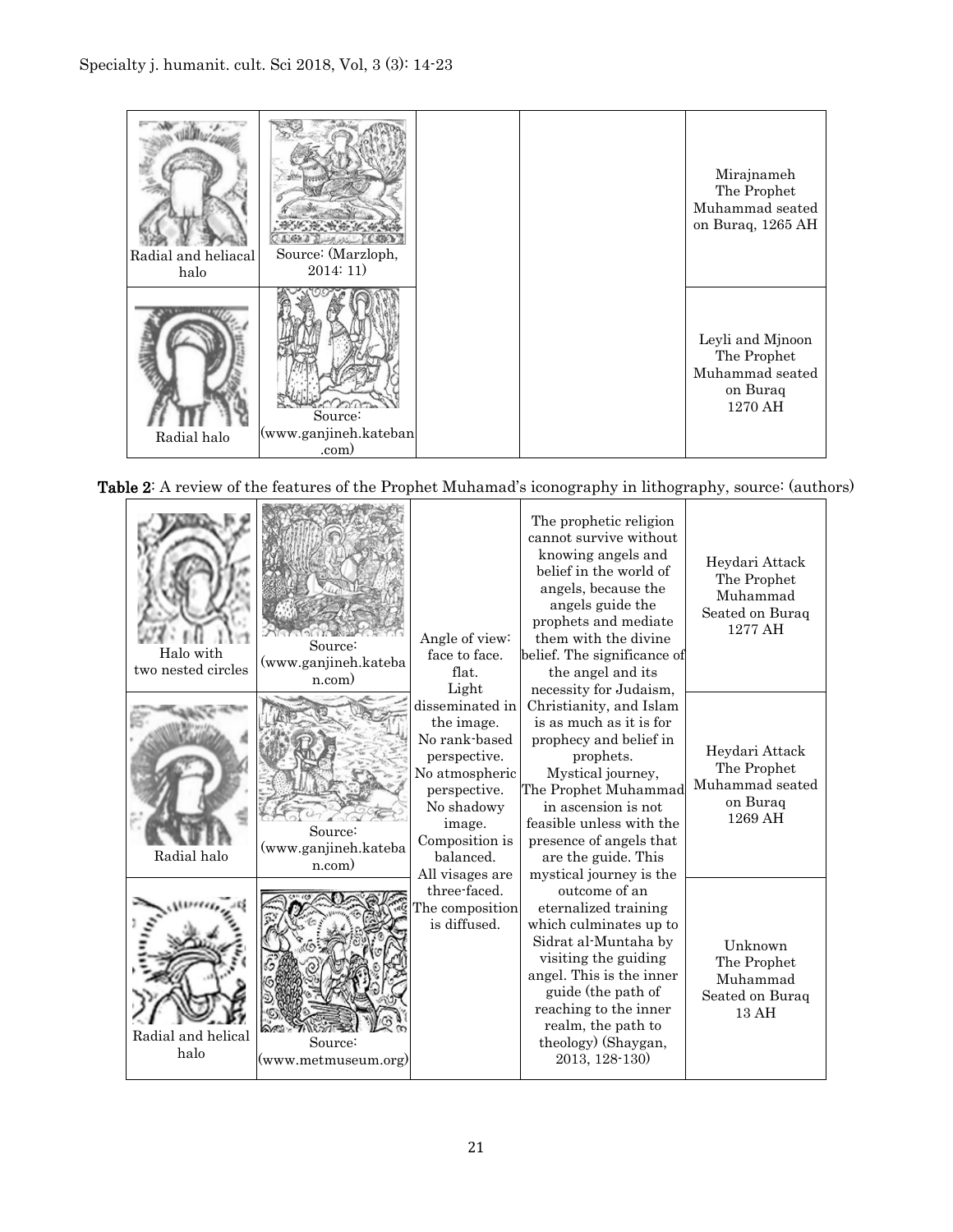#### Conclusion:

The Qajar era has some unique characteristics including the attention to iconography and its expansion as an art by the public. The Prophet Muhammad's ascension is among the issues with special status in the Religious-Islamic miniatures and iconography. The ascension images originally were introduced into miniature and developed since the Ilkhani era and became the springboard for its expansion in the succeeding era s such as Teymouri, Safavieh, Zand, and Qajar. Persian iconography in line with the intellectual, cultural and religious development of the day underwent some symbolic, aesthetic, and contextual transformations. In the Qajar era, by the introduction of the printing industry and serious use of it, these kind of images became available for the public in the form of various books and religious themes. These pictorial characteristics of the Prophet Muhammad's icon survived for several generations later on. These characteristics include the Buraq, painting the angels, the Prophet Muhammad's garment, and turban. Although the pictorial tradition of iconography and displaying the facial details continued from the beginning of Ilkhani era and lasted until the next era, i.e., Teymuri, it didn't remain static and saw sudden changes in the Shah Tahmaseb era, thus the visages of the Prophet Muhammad and his decedents were replaced with a halo. This new achievement in the field of iconography increased in the next er s, i.e., Qajar era, so that in all remaining versions, various halos in new forms were introduced in the realm of illustrating the exalted Islamic and Shia characters. In these printed images, it is seen that the Prophet Muhammad has been painted without a face with only a burka. However, in other iconographies related to this era, the visages of other Imams such as Imam Ali, are seen with limited use of burka. Therefore, this approach is indicative of the exalted place of the Prophet Muhammad compared to other noble Imams. The Prophet's simple garment with no elaborate designs shows his simple and refined temper, as it is a symbol of being dependent on the vanities of the world. Therefore, simplicity in illustration left from Islamic versions can be a proof for this event. As mentioned earlier, the printed version of the Prophet Muhammad's ascension has its roots in the doctrines and beliefs of the Shia sect and its important events, the life, and history of the Prophets, and also the folklore tales, the ascension being one of its most important images in which the core theme and belief of Shiites, i.e., the succession of Imam Ali, is symbolically illustrated in the form a lion. Thus it seems that in different eras, depending on the religious atmosphere of society, the Shia elements have been manifested in the miniature paintings, and in the time when the Shia sect possessed a more powerful stance, the beliefs and doctrines found more opportunity to emerge.

#### References

- 1. Adams, Loury Schneider, 2009, Methodology of Art, Translated by Ali Masumi. Tehran: Nazar publishing.
- 2. Adib Behrooz, Mohsen, 2002, Ascension from the View Point of Narratives, Tehran: Beynonmelal Publishing.
- 3. Aghdashlu, aidin, 2003, the Prophet's ascension, journal boukhara, no 3.
- 4. Akasheh, Servat, 2001, the Prophet's Iconography, Helia Darabi, No. 99 Tehran: Visual Arts
- 5. Azhand, Yaqob, 2014, The Seven Principles of the Iranian Art Decoration, First Edition, Tehran: Peykareh.
- 6. Azhand, Yaqub, 2007, Paintings, and Painters of the Qajar Era, Tehran: Il-Shahsovan Publishing.
- 7. Baharlou, Alireza, Fahimi-far, Ali Asghar, 2017, Elements of Aesthetics in the Qajar Graffities of the Prophet's Ascension (Comparison with the lithographic Images and Miniatures, and Focusing on the Scene of Meeting between Lion and the Prophet), Year 5, 13, Tehran: The Quarterly of Folklore and Culture.
- 8. Eqbal, Abbas, 1934. The Design of the Old Iranian National Tales, the First Report of Ferdowsi Congress.